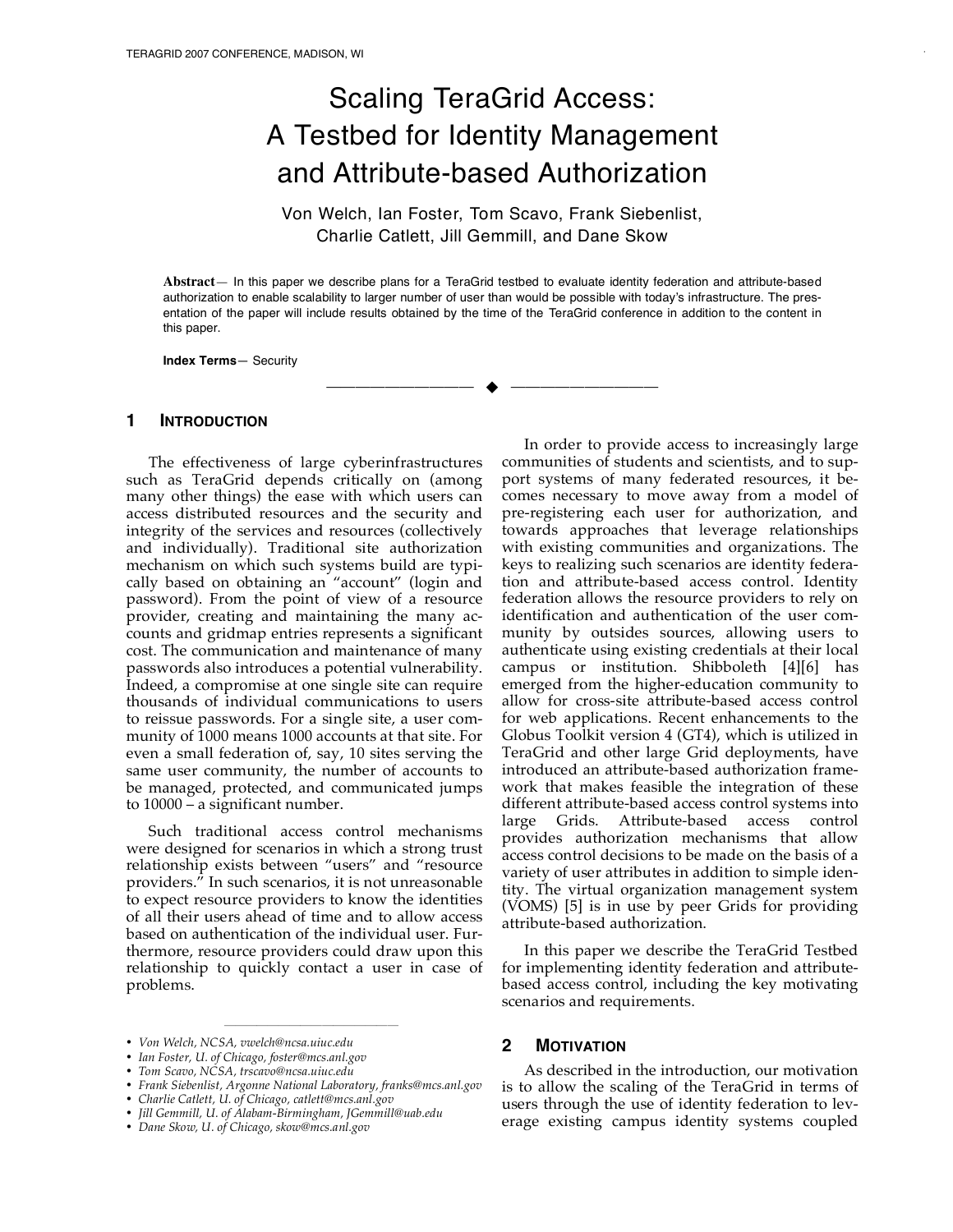with attribute-based authorization to mitigate resource providers needing a priori relationship with every user. This will allow users to use existing authentication mechanisms at their local campus, getting TeraGrid out of the role of having to register and manage credentials for users, while providing an information-rich system for authorizing users. Thus the motivations for considering identity federation and authorization-based access control include ease of access for users, improved scalability (resulting in improved security), reduced cost and overhead for providers, and better integrating national-scale cyberinfrastructure (such as TeraGrid) with campus cyberinfrastructure, further reducing the administrative overhead faced by campus users in accessing national resources. There are three areas of interaction between users and TeraGrid, described in this section, in which we expect to evaluate these benefits.

#### **2.1 Community Access for Science Gateways**

Systems such as TeraGrid are increasingly focusing attention on enabling access via "science gateways" [3]. In such systems, users access a "gateway" (e.g., via a portal) which then performs operations on their behalf. As compared to traditional Grid systems, gateways may use more "lightweight" approaches to authentication and authorization in which (for example) the gateway authenticates the user (e.g., using portal-specific username and password), vets the user, and then submits requests to TeraGrid resources on their behalf, perhaps executing the requests using a "community account." Several TeraGrid Science Gateways are already pursuing first steps in the direction laid out in this paper, but are hampered by TeraGrid's lack of attribute-based authorization. Since authorization on TeraGrid is currently identity-based, community credentials must be deployed by the Gateways, with audit mechanisms used to determine specific user identities outside the course of normal authorization.

Support for attributes will allow Science Gateways to use identity credentials for their users, coupling these identify credentials with attribute assertions regarding the user's community membership. Thus, resource providers will be able to authenticate community users, even those previously unknown to the provider, and authorize them based on attributes. Attribute-based authorization would allow such gateways to either obtain light-weight identity credentials for their users (perhaps created on the portal without the user needing even being aware of it) or use identity credentials from outside sources (e.g., campus CAs) and couple those credentials with an attribute indicating their community membership. TeraGrid resources would recognize the user as a community member based on the attribute and map their request to the community account, removing the

need for individual accounts, while also obtaining an identifier for the user from the community credential, allowing for strong auditing.

An example use scenario would be a user registering for and being granted access to a Science Gateway (we skip the details here, presumably the user is a member of the community served by the Science Gateway). The user then subsequently authenticates, and the Gateway creates a credential for the user which conveys not only the user's identity, but the fact they are a community member as well as potentially other information, such as the IP address currently in use by the user, a mapping of that IP address to a physical location (e.g. country), etc. If the user were using Shibboleth to authenticate to the portal, attributes from the user's home institution could also be collected and conveyed. A request on behalf of the user is then presented to the resource provider, which parses the attribute information. The request would be authorized based on the user's community membership, but other attributes could also be considered before granting the request, e.g. the user's identity could be checked against a "blacklist" of unacceptable users, if the service being access falls under export control, the user's current physical location could be checked against unauthorized countries, etc.

#### **2.2 Grid Interoperation**

Grid interoperation has proved to be important in situations where a user or community operating on one Grid needs access to capabilities or capacity provided by another Grid. However, again, we see a variety of ad hoc mechanisms being used for authentication and authorization. For example, the bridge that currently exists between TeraGrid and Open Science Grid (OSG) is achieved by exchanging user lists between the two Grids, in conjunction with each Grid mapping the list of users from the other Grid to a community account. This approach is fragile and requires constant user list exchange between the two Grids. It will also grow more complicated if the Grids want to distinguish between groups of users in the other Grid and run them in separate accounts. VOs in OSG already have the ability to define attributes for their users via VOMS [5]. If TeraGrid resources were able to consume and utilize these attributes, it would remove the need for TeraGrid to know all OSG users by individual identity (although those identities would still be available for auditing purposes). Likewise, if TeraGrid were to assert attributes for its users (either allocated or community), OSG could consume those attributes and thus need not know all TeraGrid users by identity.

An example use scenario here would be a user obtaining their credential for the peer grid in the usual manner, which includes attribute information about their community membership in that grid.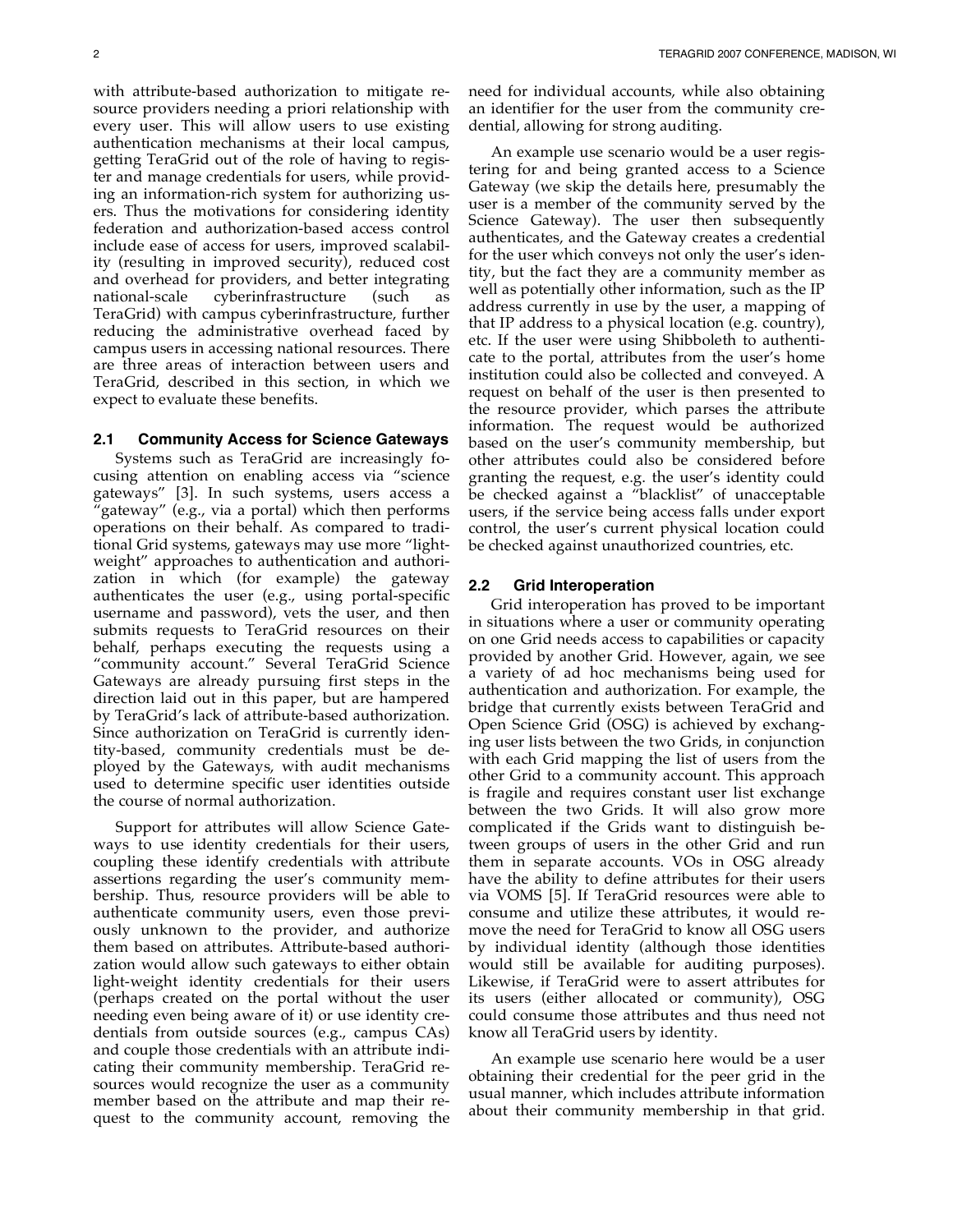Similar to the Science Gateway scenario in the previous section, when they present their request to the TeraGrid resource provider, they would be authorized based on their community membership, but other factors, such as their identity could be used in the authorization process.

## **2.3 Campus Access to TeraGrid**

Campus researchers and students make up a large portion of both the current TeraGrid user community and potential future users. In general, campuses are making (many already have made) large investments in identity management infrastructure that is used locally for trusted operations such as controlling access to grades and other private information. The work of the Internet2 community in developing Shibboleth allows other organizations outside of those campuses to leverage that identity management infrastructure when handling requests from a campus's users.

An example use scenario here would be that of a normal, allocated TeraGrid user, who uses their local campus credentials to authenticate to TeraGrid, much in the same way they might use their TeraGrid MyProxy credentials today. A more complex scenario would be a user who accesses TeraGrid as part of their participation in a class or workshop, being authorized based on this attribute rather than their identity.

# **3 TESTBED OVERVIEW**

In order to instantiate the motivating scenarios described in Section 2, TeraGrid needs to deploy an enhanced infrastructure capable of attribute-based access control. This infrastructure must be able to enforce a consistent policy across its member resource providers regarding what attributes are meaningful and who is able to assert those attributes, provide means for delivering attributes to resource providers, and for them to enforce the policy. Multiple sources of attributes and identity must be supported, including other Grids (e.g., OSG), science communities, and campuses as well as other organizations hosting TeraGrid user communities. Other Grid deployments have accomplished portions of such an attribute deployment, but deployment of this complete set of functionality to enable all the given scenarios has yet to be achieved.

We propose that TeraGrid achieve this functionality by deploying a testbed amongst a small number of participants, using an enhanced version of the Common TeraGrid Software and Services (CTSS) to prototype the needed infrastructure. The goal of the testbed is to validate a future version of CTSS for full deployment to TeraGrid resource providers to provide needed functionality, identify additional services that will be required for attribute and policy distribution and maintenance, and develop policies to meet TeraGrid needs in managing the motivating scenarios. Upon successful validation, a plan will be drafted to migrate or replicate these services into production so that TeraGrid can provide this functionality on a daily basis to a large user community.

The following set of software components would provide a minimum set of functionality for a useful testbed:

- To allow resource providers to make attributebased authorization decisions, an enhanced CTSS software stack capable of parsing attributes from both Shibboleth and VOMS. This software stack would include software developed by the GridShib project [1][2] for supporting Shibboleth attributes and from the Virtual Workspaces project to support VOMS attributes [7].
- To allow users to use their existing campus credentials to access the Grid, a GridShib-CA deployment to convert from Shibboleth-based authentication to X.509 authentication used by Grids.
- Software tools for Science Gateways that allow them to manage attributes, created locally as well as from the user's home institution.

Integration and deployment of these software components will occur in January through March, with several months of expanded deployment and evaluation following.

# **4 SYSTEM REQUIREMENTS**

There exists a set of functional requirements that may not be apparent from the functional description of the testbed. In this section we discuss those requirements.

# **4.1 Site Autonomy**

While wanting to outsource user management, in order to be comfortable with the system, resource-providing sites must maintain ultimate control of authorization, ideally at the finest granularity possible (e.g. the ability to deny individual users in large communities). This requirement can become complicated as the site's method of authenticating and authorizing users become more distributed. This requirement is primarily driven by incident response, in the event of (even suspected) misbehavior by a specific user the site will require fine-grained policy control to block the specific user, but other motivations exist, such as export control, which would lead a site to deny users based on attributes that may not be meaningful to communities.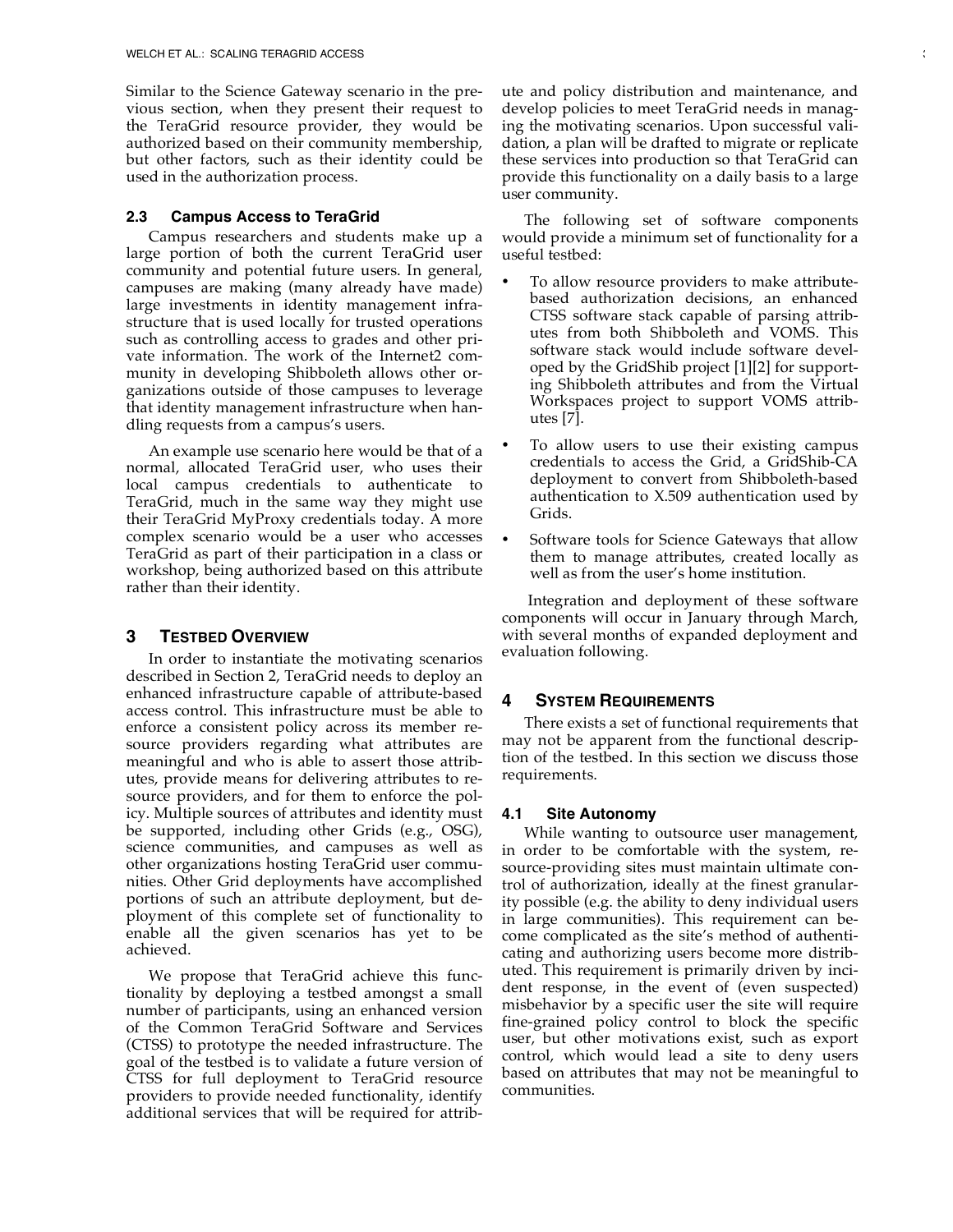### **4.2 Campus Service Agreements**

As TeraGrid resource providers will rely on attributes provided by campuses and other organizations, what sort of relationship will need to exist between TeraGrid and these campuses to ensure reliable security and incident handling? An approach that requires the establishment of legal obligations is likely to be a major (even fatal) hurdle. However, as the number of organizations involves expands, some form of explicit understanding will probably be needed. In a similar vein, what standardization or conventions will be needed for identity management systems at campuses providing attributes used for TeraGrid access?

Currently the agreement is that campuses will provide assistant in the event of an incident, but the details remain vague. Is this assistance 7x24? Business hours? Does it take the form of providing contact information for users in questions or assuming responsibility for investigating those users? In the author's experience, different campuses have very different policies and procedures for similar situations today. It is probable that a range of acceptable agreements is needed.

# **4.3 Auditing for Incident Response**

While attributes are valuable for making access control more efficient, identification of the user still has a role in audit logs. There are two common situations. First, actions need to be correlated to the same requestor in order to investigate suspicious behavior. Second, one needs to contact the user in order to obtain assistance. In the former, a unique, but opaque, identifier would suffice, whereas for the latter, one needs to map the identifier to a email address or real-world contact information. Being able to track down a user after the fact does not require that a resource provider know details regarding the user before their request, just that they have enough information such that when a situation arises, the individual can be located in a timely fashion. Logging a unique identifier for the user, even if that identifier is not used in authorization, along with the source of that identifier (e.g., campus, science gateway), allows this form of after the fact location of a user.

## **4.4 Revocation**

Identifiers and attributes issued by Shibboleth are extremely short-lived, on the order of minutes, and are consumed relatively quickly, a practice which has, to date, not required any revocation process for these identifiers and attributes. When we convert these identifiers and attributes into Grid credentials, their lifetime will be extended to roughly twelve hours. This is similar to lifetime of credentials from on-line certificate authorities such as MyProxy and the Kerberos CA, which has similarly managed to avoid having a revocation process to date. It is unclear what affect adding attributes to identity credentials will have on the requirement to revoke such credentials. Assuming attributes are fairly static and the authorities issuing such attributes are reliable, there should be little effect, but more production experience is needed to validate this claim.

## **5 RELATED WORK**

## **5.1 Virtual Organization Memebership Service (VOMS)**

The Virtual Organization Membership Service (VOMS) [5] is used in Grid deployments to generate X.509 attribute certificates that assert a particular user is a member of a particular virtual organization. The VOMS attributes include as well fields to describe membership in groups within the organization and roles within each group. VOMS is used by the Open Science Grid, EGEE, and others projects with which TeraGrid is interested in interoperating.

Arguably, VOMS combined with a online certification authority such as a Kerberos CA [8] or a MyProxy CA [2] would provide similar functionality as Shibboleth and Gridshib. While both approaches have technical merit, we believe Shibboleth is more likely to be be widely deployed in U.S. institutions of higher education in the foreseeable future, reducing the barrier to use by TeraGrid.

## **5.2 Other Shibboleth-based Grid Deployments**

Aside from GridShib, there are several other projects developing technologies for leveraging Shibboleth to support Grids. While their approaches differ, there is some overlap between the goals all these projects. As these technologies mature, we expect the most successful components from each could be harvested.

Two projects are the U.K.-based Shibboleth Enabled Bridge to Access the National Grid Service (SHEBANGS) project [9] and the ShibGrid project [10]. Both of these projects are developing prototypes for access to the U.K. Natioanl Grid Services via Shibboleth, which is being heavily deployed in the U.K. SHEBANGS uses a trusted intermediary service, known as the Credential Translation Service (CTS), to create a X.509 credential for the user in MyProxy, while ShibGrid is developing support for processing Shibboleth authentication in MyProxy itself. SHEBANGS requires less modification to other software, but requires the user be more aware of the process since they must user a username:password:server triplet from the CTS to authenticate to the application portal.